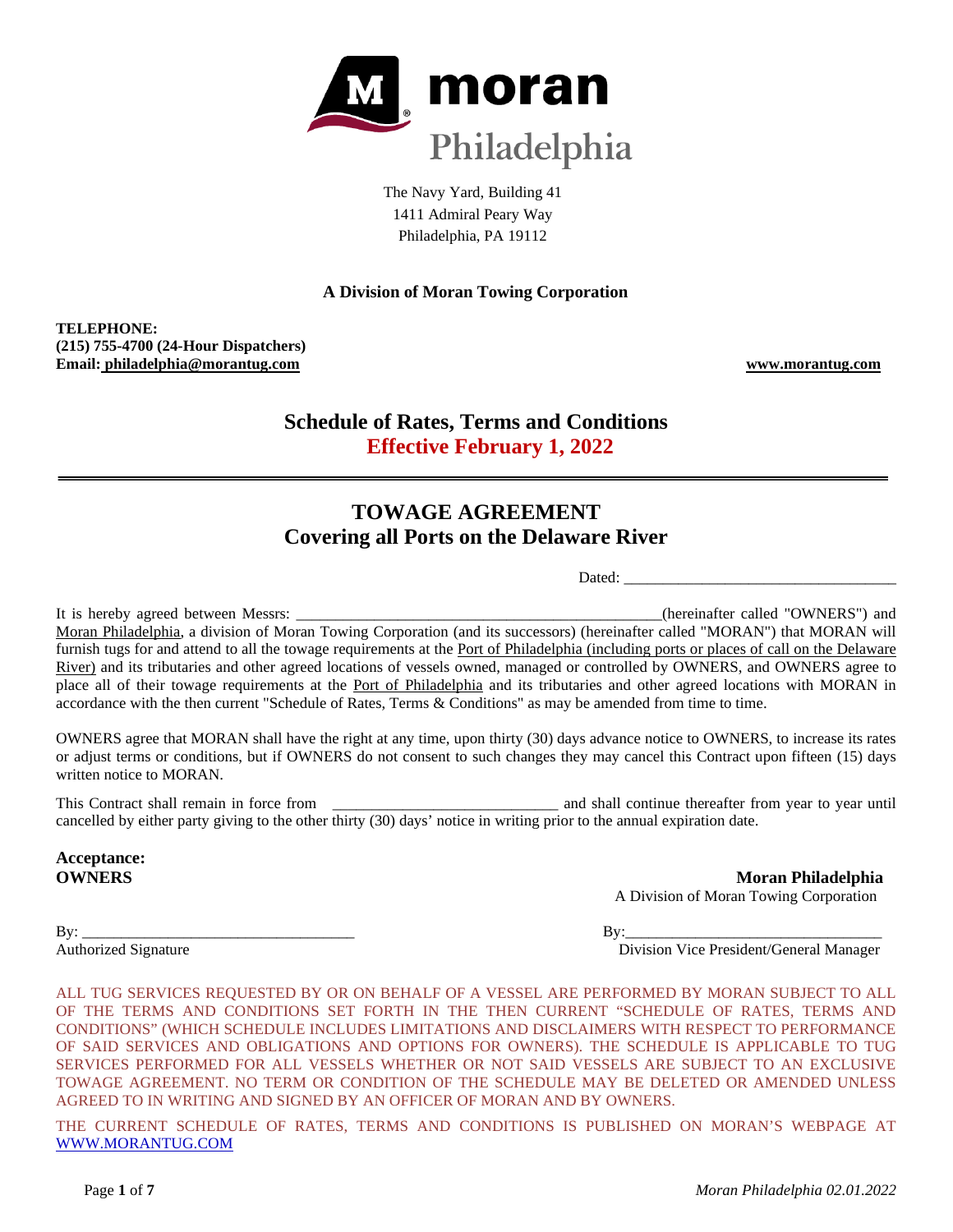#### SCOPE:

#### THE FOLLOWING SCHEDULE OF RATES, TERMS AND CONDITIONS SHALL APPLY FOR TUG ASSISTANCE TO VESSELS IN THE PORT OF PHILADELPHIA AND ITS TRIBUTARIES, INCLUDING THE DELAWARE RIVER, IN CLEAR WATER AND SAFE BERTHS.

#### GENERAL

Rates for Tug assistance are based on the Vessels highest Net Registered Tonnage (NRT) as published in the then current edition of "Lloyds Register of Ships" as the following rates in U.S. Dollars. Should the Vessel not have an assigned NRT, rates will be provided upon request.

## **1 DOCKING OR UNDOCKING:**

Assisting the movement of a Vessel using its own propelling power from the stream to a dock or from a dock to the stream.

| Zone:         | Description location:                                                 | Rate per Tug |
|---------------|-----------------------------------------------------------------------|--------------|
| A             | Gloucester City (NJ) to Delair R/R Bridge                             | \$1,400.00   |
| B             | Paulsboro (NJ) to Gloucester City (NJ) to Girard Pt on the Schuylkill | \$2,175.00   |
| $\mathcal{C}$ | Marcus Hook Bar to Chester (PA)                                       | \$2,750.00   |
|               | Delaware Memorial Bridge to Wilmington (DE)                           | \$3,520.00   |
| E             | Schuylkill River North of Girard Point to Point Breeze                | \$2,830.00   |
| F             | Delair R/R Bridge to Burlington Bristol Bridge                        | \$4,140.00   |
| G             | Burlington Bristol Bridge to Trenton (NJ)                             | \$5,150.00   |
| H             | Delaware City (DE) and Salem (NJ)                                     | \$4,825.00   |
|               |                                                                       |              |

## **2 TONNAGE CHARGE:**

In addition to the rates per Zone set forth above, add **\$0.25** per net registered ton of the vessel assisted.

## **CONTRACTUAL DISCOUNTS APPLY ONLY TO RATES SET FORTH IN PARAGRAPHS 1 AND 2 ABOVE**.

## **3 NOTIFICATION:**

Notice for Tug service is to be given at least (4) hours prior to the time a Tug is required.

## **4 RATES FOR WORKING BY THE HOUR:**

For the following additional services not covered in Paragraph 1, the rate shall be \$1,450.00 per hour for each Tug, including running time of each Tug from the Tug Station to the Vessel assisted and from the Vessel assisted to the Tug Station, per the table below. If a tractor Tug is requested or required for any additional service, the rate applicable to that Tug shall be \$2,175.00 per hour. Hourly rates shall be pro-rated in one half hour increments (with a one-half hour minimum).

- (a) For transporting a Vessel between points outlined in sub paragraphs (a) through (h) of Paragraph (1). This is in addition to the applicable charges for the undocking and/or the docking.
- (b) For assisting a Vessel from or to any anchorage.
- (c) For attendance to a Vessel.
- (d) For detention of Tugs, if Vessel has not arrived or is not ready to move, when the cause of such delay is not attributable to MORAN.
- (e) For any delay after movement of Vessel has commenced, when the cause of such delay is not attributable to MORAN.
- (f) For the use of Tugs holding a Vessel.
- (g) For shifting small craft such as lighters, scows, barges, etc.

## **SCHEDULE OF RUNNING TIME:**

| .0hr<br>Zone              | .5hrs<br>∠one ′            | .0hr<br>Zone E:                 | 3.5hrs<br>Zone | l.0hrs<br>∵&L<br>Canal:            |
|---------------------------|----------------------------|---------------------------------|----------------|------------------------------------|
| 0.5 <sub>hr</sub><br>Zone | 2.5hrs<br>Zone<br>$\cdots$ | 2.5 <sub>hrs</sub><br>∠one<br>⊷ | 3.5hrs<br>Zone | <b>BigStone</b><br>8.5hrs<br>Anch: |

## **5 ESCORTING:**

If a Tug is specifically requested or required to Escort, the applicable rate shall be \$2,750.00 per hour, per tug, with a two (2) hr minimum, prorated to the next half (1/2) hour after the first two hours.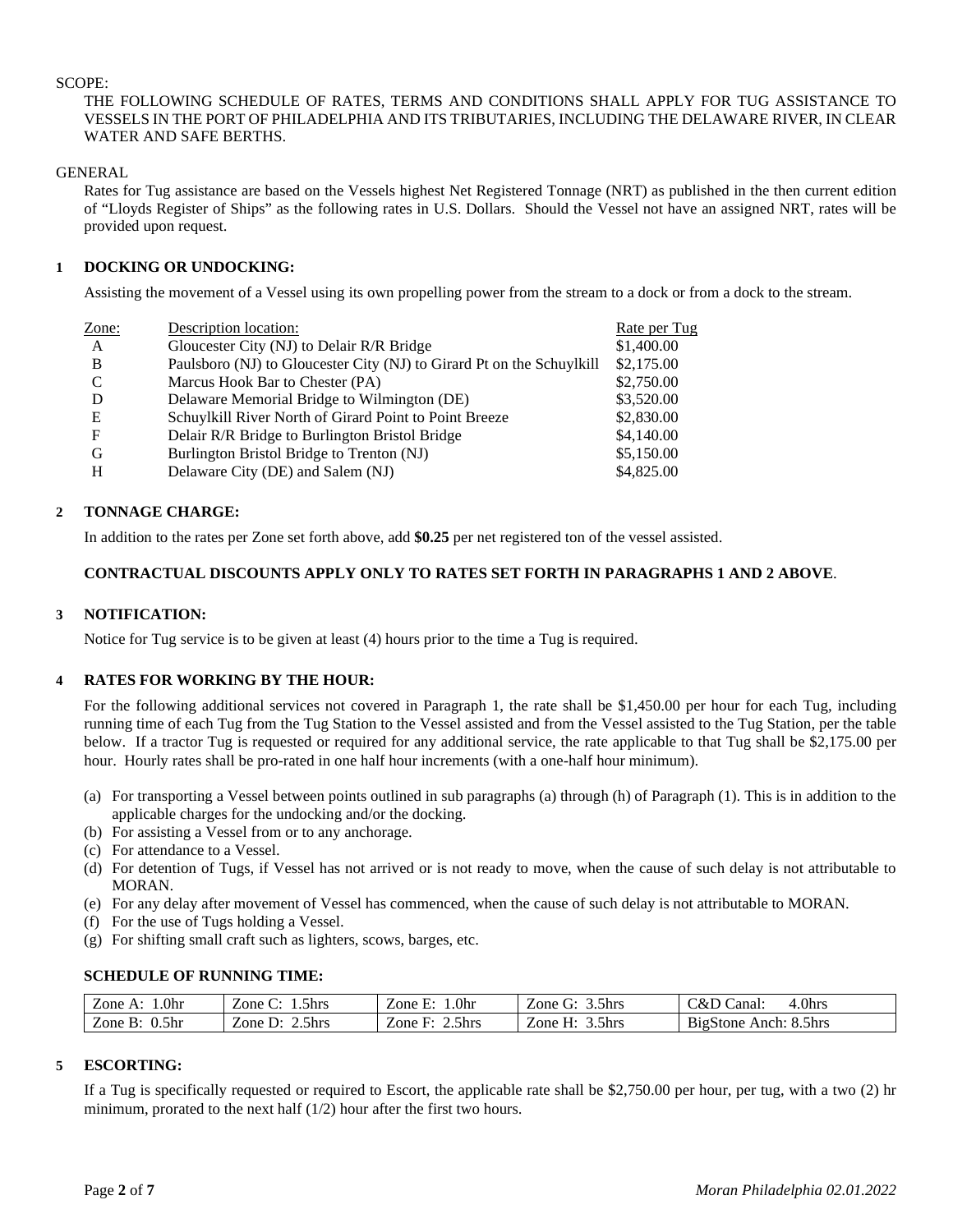## **6 TRACTOR TUG:**

If a Tractor Tug is specifically requested or required, the rate equal to 1.5 time the applicable rate shown in Paragraph 1 shall be applied.

## **7 LINE HANDLING SERVICES**

#### **8 ICE CONDITIONS:**

For Tug services running through or assisting through ice, in addition to the applicable charge, there shall be a charge of \$650.00 per hour per Tug, including running time from the Tug Station to the Vessel assisted and from the Vessel assisted to the Tug Station.

#### **9 CANCELLED ORDERS:**

If orders are cancelled after the Tug's arrival at the location ordered, the full applicable Rate is due. The charge for orders cancelled prior to arrival of the Tug at the location ordered will be two-thirds of the applicable Rate. If orders are cancelled at least four (4) hours prior to the ordered time, there will be no charge.

#### **10 DETENTION:**

The Rates set forth herein include waiting time of up to one-half hour measured, for docking, from the time that the Tug reports at the meeting location for docking or the dock for undocking, from the time that the Tug reports at the scheduled sailing time. Waiting time in excess of one-half hour shall be charged at the applicable hourly Rate for each Tug. In addition, if the Vessel is delayed for any reason not attributable to MORAN after commencement of the work, all such delay shall be charged at the applicable hourly Rate for each Tug. The applicable hourly Rate shall be as set forth in paragraph 3, pro-rated to the next half hour.

#### **11 HOLIDAYS:**

Services performed on a Holiday shall be charged the applicable rate plus \$350 per Tug per hour. If a Tug service commences on a regular day and concludes on a Holiday, Holiday rate will apply.

#### **12 FUEL SURCHARGE:**

All rates published in this Schedule are subject to prevailing fuel surcharges.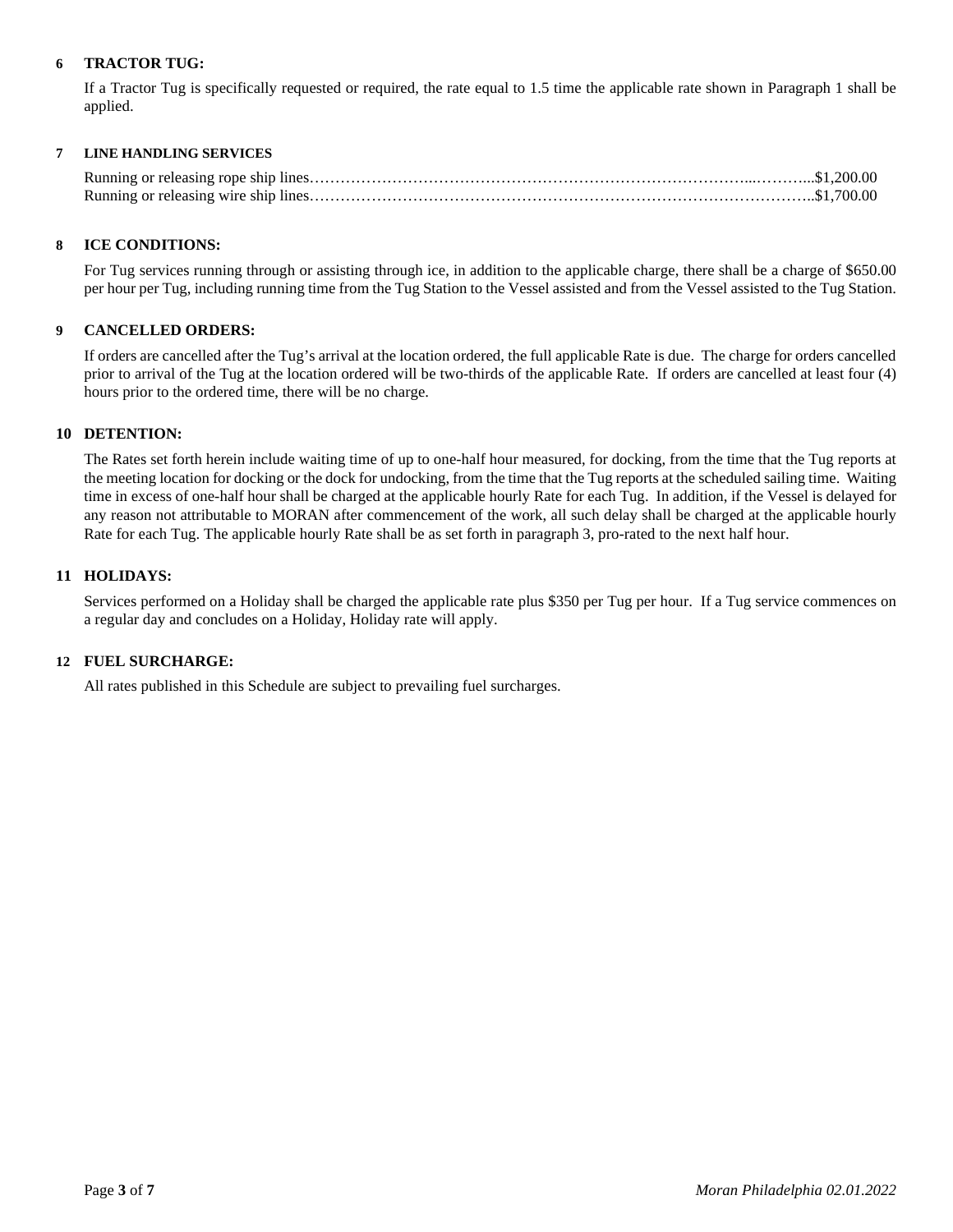#### **TERMS AND CONDITIONS**

## **DEFINITIONS:** As used herein, the following terms shall mean:

**"Deadship":** shall mean a Vessel that at the commencement of any services requested from and provided by MORAN does not have use of, or which will not be using, its propelling power and/or steering.

**"Escort / Tethered Tugs":** the services in which a Tug is requested or required to attend upon a Vessel during transit and extended upon the limits of standard operations. Tethering shall mean a Tug's line is attached to the Vessel during all or part of this service.

**"MORAN":** shall mean Moran Towing Corporation, Moran Norfolk Division (and its successors).

**"OWNERS":** shall mean, collectively, the Vessel and the owner, charterer, operator, agent and manager of the Vessel receiving Tug services from MORAN.

**"Schedule":** shall mean the Schedule of Rates, Terms and Conditions for the applicable port that is in effect on the date that Tug services are rendered to a Vessel. A current copy of said Schedule may be found on MORAN's webpage at www.morantug.com

**"Tug" or "Tugs":** shall mean the tugboats provided or arranged by MORAN to perform the requested services.

**"Tug Interests":** shall mean MORAN, the Tugs, their respective owners, affiliates, operators, charterers, managers, underwriters, masters and crews.

**"Tug Station":** shall mean the Tug's customary berth at the MORAN facility or, if applicable, the berth or other place from which the Tug departed to perform the requested services and/or to which it proceeded following the provision of such services.

**"Vessel":** shall mean a vessel that receives Tug services.

## **1 DEADSHIP AND OTHER SERVICES**

Rates for Deadship moves and for all other services not covered by the above rates, will be furnished upon request. For all services rendered to Deadships, MORAN and OWNERS agree as follows:

In consideration of the uncertain towage characteristics of a Deadship and of MORAN's agreement to furnish Tug services to said Deadship hereunder, OWNERS agree (i) to maintain hull and machinery insurance in an amount at least equal to the full value of the Deadship, (ii) to maintain full form protection and indemnity insurance in an amount not less than one hundred million dollars (\$100,000,000.00) and (iii) to name Tug Interests as named assureds or joint members (as applicable) with waiver of subrogation in favor of said assureds in all said policies. OWNERS shall be responsible to Tug Interests for any deductibles maintained with respect to said insurances. OWNERS further agree to provide to MORAN proper evidence of such insurance prior to commencement of a Deadship move. For an absence of doubt, it is the intent of this paragraph to extend to Tug Interests, as primary cover for any liability arising out of performance of services hereunder to a Deadship for which Tug Interests may be liable, the enumerated insurances maintained by OWNERS on the Vessel assisted.

The Limitation of Liability terms set forth in Paragraph 6 shall apply to all Tug services rendered to Deadships. OWNERS shall make all necessary arrangements for a master and, if required or deemed advisable, a duly licensed pilot to serve aboard the Deadship, and to direct the navigation of the flotilla. In the event that OWNERS utilize a pilot, the pilot shall be deemed the borrowed servant of the Deadship assisted and her owner or operator for all purposes and in every respect, his services while so engaged being the work of the Deadship assisted, her owner and operator, and being subject to the exclusive supervision and control of the Deadship's master or OWNERS' other command personnel aboard. MORAN's Tugs will act in accordance with the direction of the pilot and master, as applicable.

## **2 VESSELS AGROUND OR IN DISTRESS**

Rates for Tug services to Vessels aground or in distress or when performed during heightened Coast Guard port conditions will be furnished upon request. The provision of such Tug services to any Vessel aground or in distress or during heightened Coast Guard port conditions shall be subject to the terms and conditions of this Schedule in all instances. However, MORAN reserves the right to perform such Tug services under different terms and conditions to be agreed, dependent upon the particulars of the specific event.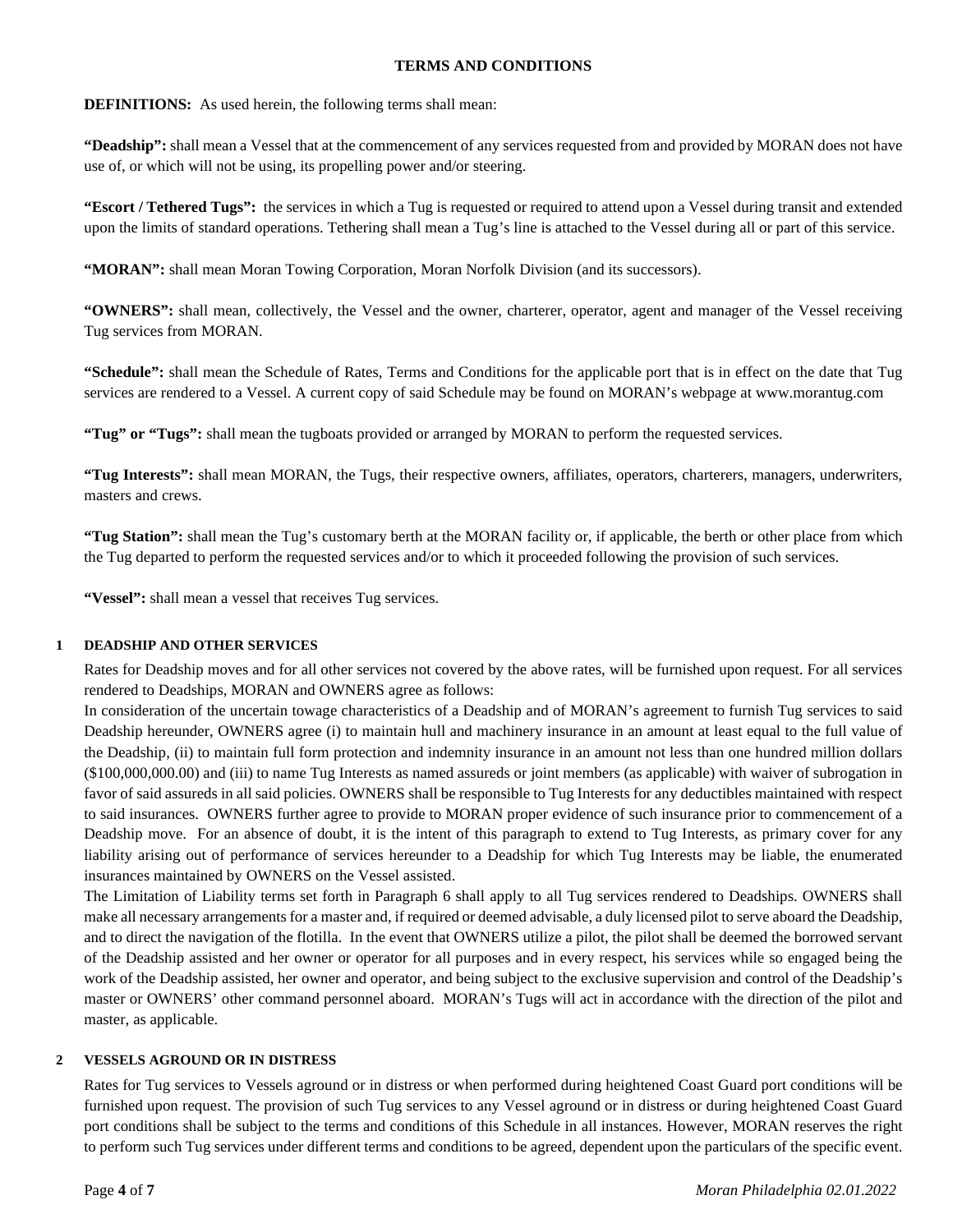#### **3 DELEGATION**

If at any time MORAN Tugs are not conveniently available to perform all or part of any service requested hereunder, MORAN reserves the right to delegate performance of said service, or part thereof, to another service provider without notice to OWNERS and without warranty by MORAN as to the seaworthiness or suitability of service provider's tugs or the competency of it crews. OWNERS agree that such service provider shall be considered an independent contractor and not an agent, servant or employee of MORAN and that said service provider, while performing such delegated service, shall have the benefit of all defenses, exemptions and limitations of liability set forth in this Schedule. If for any reason, MORAN is unable to have Tugs and/or delegated tugs on hand to serve OWNERS' Vessels, OWNERS are at liberty to engage any other tugs to serve it at such time but without the right to charge MORAN any difference in price or otherwise to claim any damages resulting from MORAN'S inability to provide the requested service. MORAN reserves the right to recover all costs, without discount, incurred by delegating performance of any service hereunder to another service provider.

## **4 FORCE MAJEURE**

Tug Interests shall not be responsible or liable for any expense, loss, damage or claim whatsoever caused by or resulting from delays, failures or omission hereunder in the performance of services due to strikes, lockouts, labor disturbances, riots, fire, earthquakes, storms, lightning, epidemics, war, disorders, acts of God, acts of the public enemy, port congestion, mechanical breakdowns, shortage of Tugs, priorities in service, pilot requests, unusual tidal conditions or any other cause whatever beyond their control.

#### **5 DAMAGE CLAIM TIME LIMITS AND FORUM**

OWNERS shall notify MORAN of any damage to the Vessel that allegedly occurred during the performance of services hereunder. Such notice shall be in writing and shall be delivered as soon as practicable, but not later than 48 hours following occurrence. MORAN shall be afforded an opportunity to inspect or survey such damage before commencement of any repairs. Any action in any forum to recover damages from Tug Interests, or any of them, shall be commenced within one year after the occurrence giving rise to the claim, failing which said claim shall be deemed waived. This Schedule shall be governed by and construed in accordance with the Maritime Law of the United States and, to the extent not in conflict therewith, by the laws of the state of New York, excluding its conflict of laws rules. The parties agree that any proceeding involving this Schedule or the Tug Services performed hereunder shall be brought in the United States District Court for the Southern District of New York or, if said court shall not have jurisdiction thereof, then in a state court of competent jurisdiction sitting in New York County, New York. Tug Interests and OWNERS irrevocably waive their right to trial by jury with respect to any claim or dispute arising in whole or in part out of the terms and conditions of this contract or the provision of Tug Services to a Vessel.

## **6 LIMITATION OF LIABILITY**

a. The furnishing of any service or anything done by MORAN in connection therewith shall not be construed to be or to give rise to a personal contract, and it is understood that Tug Interests, shall have the benefit of all exemptions from, and limitations of, liability to which an owner of a vessel is entitled under the Limitation of Liability Statutes of the United States. MORAN WARRANTS THE EXERCISE OF REASONABLE CARE IN THE PERFORMANCE OF TUG SERVICES BUT DISCLAIMS ALL OTHER WARRANTIES EXPRESSED OR IMPLIED, INCLUDING ANY WARRANTY OF WORKMANLIKE SERVICE.

b. Unless entitled to immunity or to defenses to, exemptions from and limitations of liability provided under this Schedule or under any applicable law, rule or regulation that would reduce their liability to an amount less than that hereinafter set forth, Tug Interests shall be liable, only to the extent of their negligence, which negligence shall not be assumed but shall be affirmatively proven, for claims, demands, causes of action, liabilities, penalties and costs (including third party claims) arising out of or in connection with any occurrence or series of connected occurrences related to the provision of Tug services or line handling pursuant to this Schedule up to a maximum aggregate amount of two hundred fifty thousand dollars (U. S. \$250,000.00). OWNERS understand and agree that Tug services provided hereunder are rendered at all times under the supervision and command of OWNERS' servants, (including the Master of the Vessel being assisted and docking pilots), or of State pilots, none of whose actions or inactions may be imputed to the Tug Interests. OWNERS further understand and agree that the rates charged by or on behalf of MORAN for Tug services are predicated upon the limitations of liability and the indemnities set forth in this Schedule. Should OWNERS desire that Tug Interests retain liability in excess of two hundred fifty thousand dollars (U.S. \$250,000.00) they must notify MORAN in writing, whereupon MORAN will quote rates for Tug services hereunder predicated on higher liability limits. Any such quote must be accepted by OWNERS in writing at least twenty-four (24) hours prior to commencement of Tug services to the Vessel, failing which the rates and liability limitations otherwise provided herein shall prevail. Nothing herein shall be construed to waive or limit the right of Tug Interests to assert any defenses to liability available to them or to avail themselves of any rights of limitation or exemption from liability under any applicable law, rule, or regulation.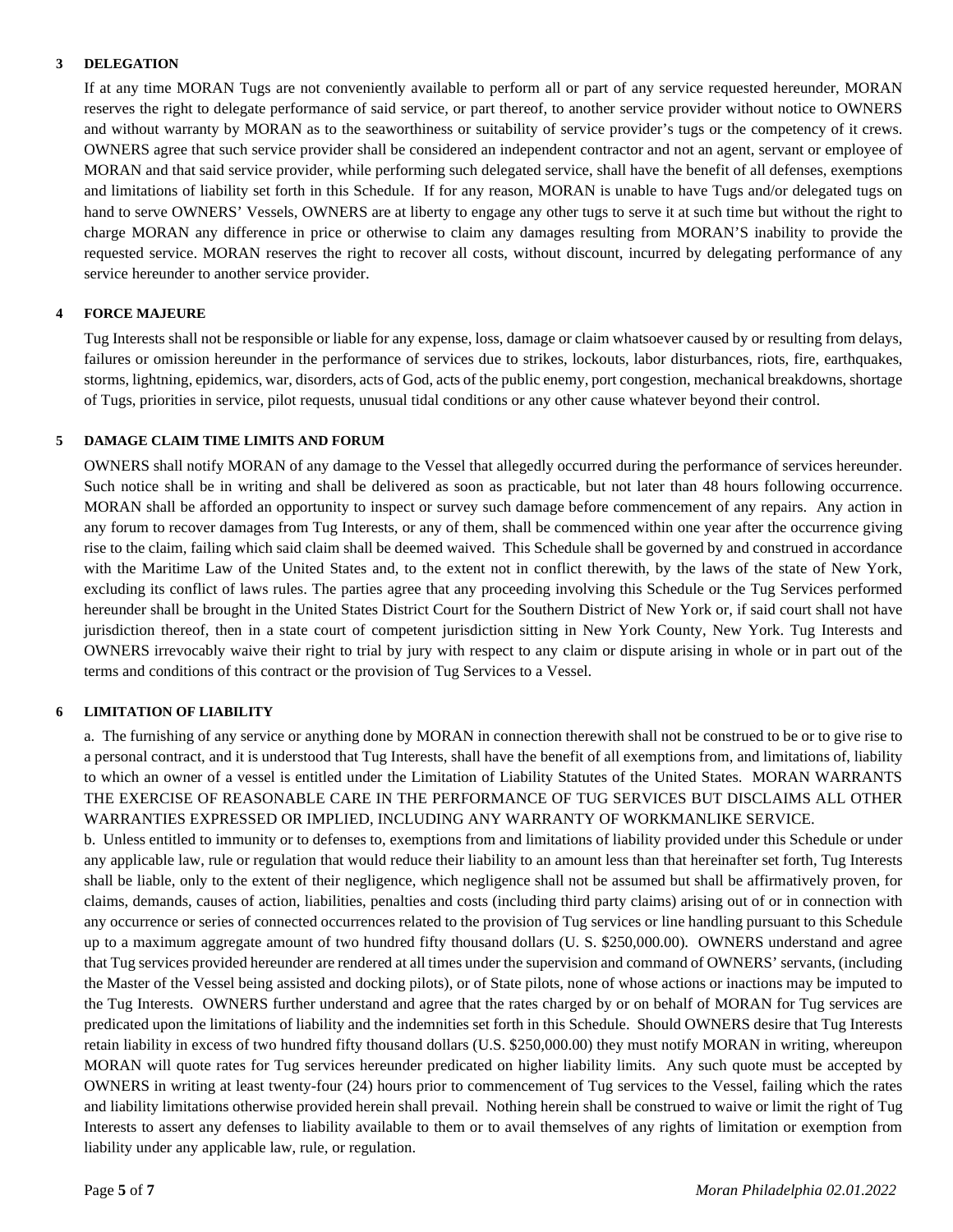c. OWNERS and any Vessel assisted hereunder assume all risk of, and shall indemnify Tug Interests from and against, any and all loss or damage sustained by OWNERS, by Tug Interests or by any other vessel, property or person that results from the parting, heaving or sudden movement of any hawser or other line, by whomsoever furnished or howsoever caused.

d. Notwithstanding anything to the contrary in this Schedule or elsewhere, OWNERS understand and agree that the rates charged hereunder are also predicated on agreement that the Tug Interests shall have no liability for any consequential, punitive, exemplary or special damages of any kind howsoever arising.

e. OWNERS agree to indemnify, defend and hold harmless the Tug Interests from and against any and all claims, demands, causes of action, liabilities and costs (including attorneys' fees, penalties, fines and third party claims of whatever nature) that are attributable to the acts or omissions, whether or not negligent, of the Tug Interests, or any of them, or to the unseaworthiness of any Tug and which arise out of or in connection with any occurrence or series of connected occurrences related to the provision of Tug services or line handling pursuant to this Schedule to the extent that they exceed, in the aggregate, the applicable amounts set forth in subparagraph 6(b) above. The parties intend for this indemnity to apply in all instances including, without limitation, allision, collision, personal injury, fire, explosion, grounding, fossil fuel spills or other pollution incidents (including, without limitation, penalties and obligations arising out of violation of any applicable pollution law or regulation or being named a responsible party thereunder) and third-party claims. OWNERS warrant that they possess sufficient and adequate insurance on the Vessels assisted pursuant to this Schedule, including hull and machinery, P&I, cargo and pollution coverage to comply with all applicable laws and to respond for any losses arising out of or connected in any way with the Tug services provided hereunder, with all rights of subrogation for losses under said insurances waived as to Tug Interests and with Tug Interests entitled to all benefits under said insurances of a named assured or joint member, as applicable.

f. Nothing herein shall preclude MORAN from recovering from any party responsible for any damages sustained by any Tugs providing service hereunder.

## **7 PILOTAGE**

a. MORAN does not furnish pilots or pilotage, so that whenever any licensed pilot, or a captain of any Tug which is furnished to or is engaged in the service of assisting a Vessel participates in directing the navigation of such Vessel, or in directing the assisting Tugs, from on board such Vessel or from elsewhere, it is agreed that he becomes the borrowed servant of the Vessel assisted and her owner or operator for all purposes and in every respect, his services while so engaged being the work of the Vessel assisted, her owner and operator, and being subject to the exclusive supervision and control of the Vessel's personnel. Any such service performed by any such person is beyond the scope of his employment, if any, for MORAN and OWNERS shall indemnify, defend and hold harmless Tug Interests for any and all damages arising out of any act or omission of any such person. The provisions of this paragraph may not be changed or modified in any manner whatsoever except by written instrument signed by an officer of MORAN.

b. With respect to Vessels that are not owned by the person or company ordering the Tug service, it is understood and agreed that such person or company warrants that it has authority to bind the Vessel owners to all the provisions of this Schedule and agrees to indemnify and hold Tug Interests harmless from all damages and expenses that may be sustained or incurred in the event and in consequence of such person or company not having such authority.

c. In consideration of MORAN transporting the pilot without charge to and/or from the Vessel being assisted hereunder, OWNERS agree that they shall indemnify, defend, and hold harmless Tug Interests from and against any and all claims, demands, causes of actions, liabilities and costs (including attorney's fees) incurred in connection with or arising out of any claim by or on behalf of a pilot for personal injury or death sustained while being transported by MORAN to or from the Vessel being assisted, excepting only any injury sustained by said pilot to the extent attributable to the gross or willful negligence of MORAN. As used herein, the term "being transported by MORAN" shall include, without limitation, all time when the pilot is (i) present on MORAN's shoreside premises enroute to or from the Vessel being assisted and (ii) boarding, on board or disembarking from a Tug or other vessel supplied by or on behalf of MORAN. As used herein, the term "pilot" shall also include any assistant pilot, trainee, or other person who may accompany the pilot in any capacity

#### **8 CONTRACT TERMINATION**

If at any time during the term hereof, MORAN reasonably concludes that the solvency or financial condition of OWNERS is threatened it may, in its sole discretion, cancel this contract, such cancellation to take effect immediately upon receipt by OWNERS of email or other written notification thereof. If, subsequent to cancelation, OWNERS provide to MORAN evidence concerning their ability to meet their current and future financial obligations, MORAN may, in its sole discretion, elect to reinstate this contract effective upon receipt by OWNERS of email or other written notification thereof.